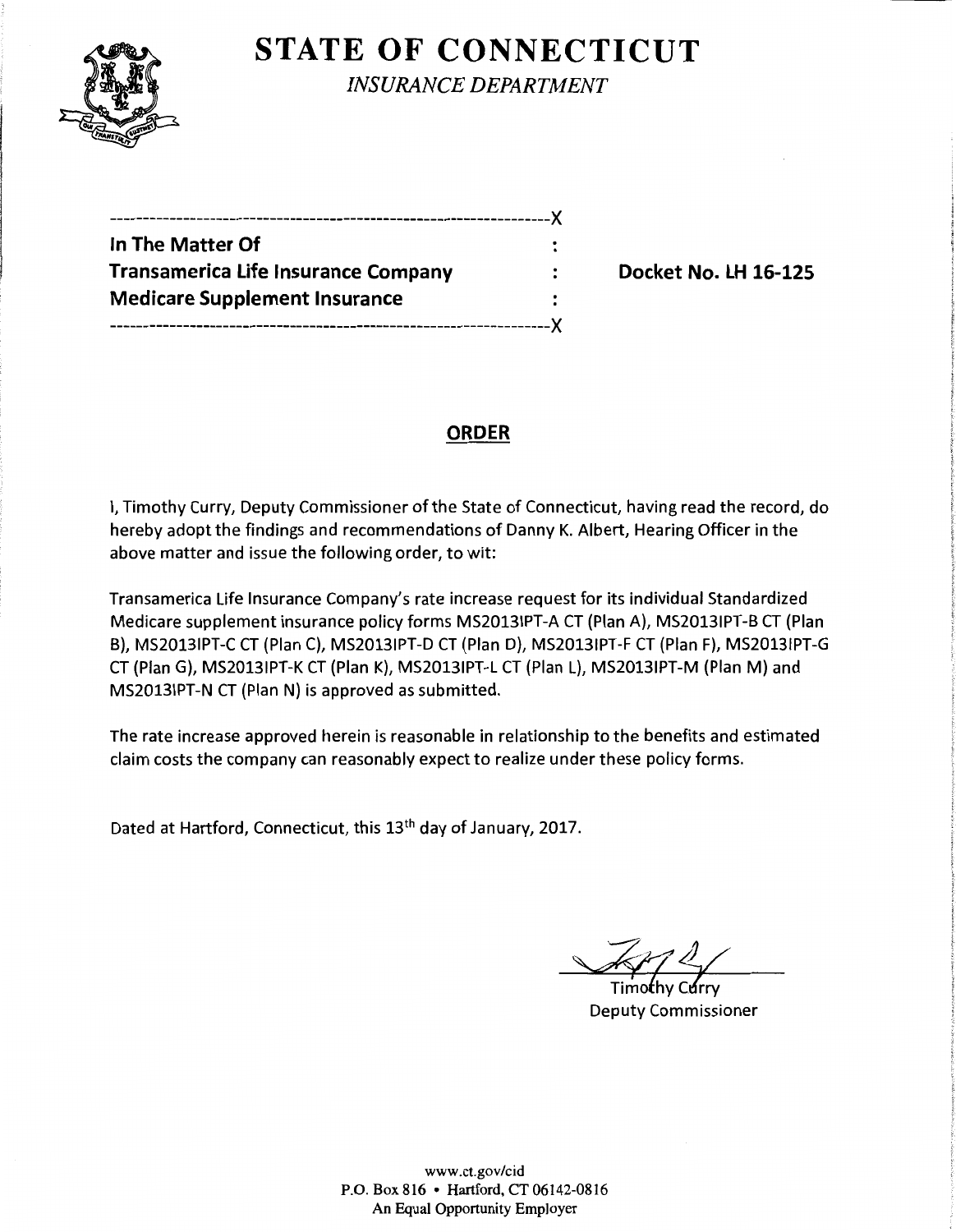

# **STATE OF CONNECTICUT**

*INSURANCE DEPARTMENT* 

| In The Matter Of                           |    |
|--------------------------------------------|----|
| <b>Transamerica Life Insurance Company</b> | ÷  |
| <b>Medicare Supplement Insurance</b>       |    |
|                                            | -Y |
|                                            |    |

Docket No. LH 16-125

## PROPOSED FINAL DECISION

#### 1. INTRODUCTION

The Insurance Commissioner of the State of Connecticut is empowered to review rates charged for individual and group Medicare supplement policies sold to any resident of this State who is eligible for Medicare. The source for this regulatory authority is contained in Chapter 700c and Section 38a-495a of the Connecticut General Statutes.

After due notice, a hearing was held at the Insurance Department in Hartford, CT on Thursday, January 5, 2017, to consider whether or not the rate increases requested by Transamerica Life Insurance Company on its Medicare supplement insurance business should be approved.

No members from the general public attended the hearing.

No company representatives from Transamerica Life Insurance Company attended the hearing.

The hearing was conducted in accordance with the requirements of Section 38a-474, Connecticut General Statutes, the Uniform Administrative Procedures Act, Chapter 54 of Section 38a-8-1 et seq. ofthe Regulations of Connecticut State Agencies.

A Medicare supplement policy is a private health insurance policy sold on an individual or group basis, which provides benefits that are additional to the benefits provided by Medicare. For many years Medicare supplement policies have been highly regulated under both state and federal law to protect the interests of persons eligible for Medicare who depend on these policies to provide additional coverage for the costs of health care.

Effective December 1, 2005, Connecticut amended its program of standardized Medicare supplement policies in accordance with Section 38a-496a of the Connecticut General Statutes, and Sections 38a-495al through 38a-495a-21 ofthe Regulations ofConnecticut Agencies. This program, which conforms to federal requirements, provides a "core" package of benefits known as Plan A. Insurers may also offer any one or more of eleven other plans (Plans B through N).

Effective January 1, 2006, in accordance with Section 38a-495c of the Connecticut General Statutes (as amended by Public Act 05-20) premiums for all Medicare supplement policies in the state must use community rating. Rates for Plans A through N must be computed without regard to age, gender, previous claims history or the medical condition of any person covered by a Medicare supplement policy or certificate.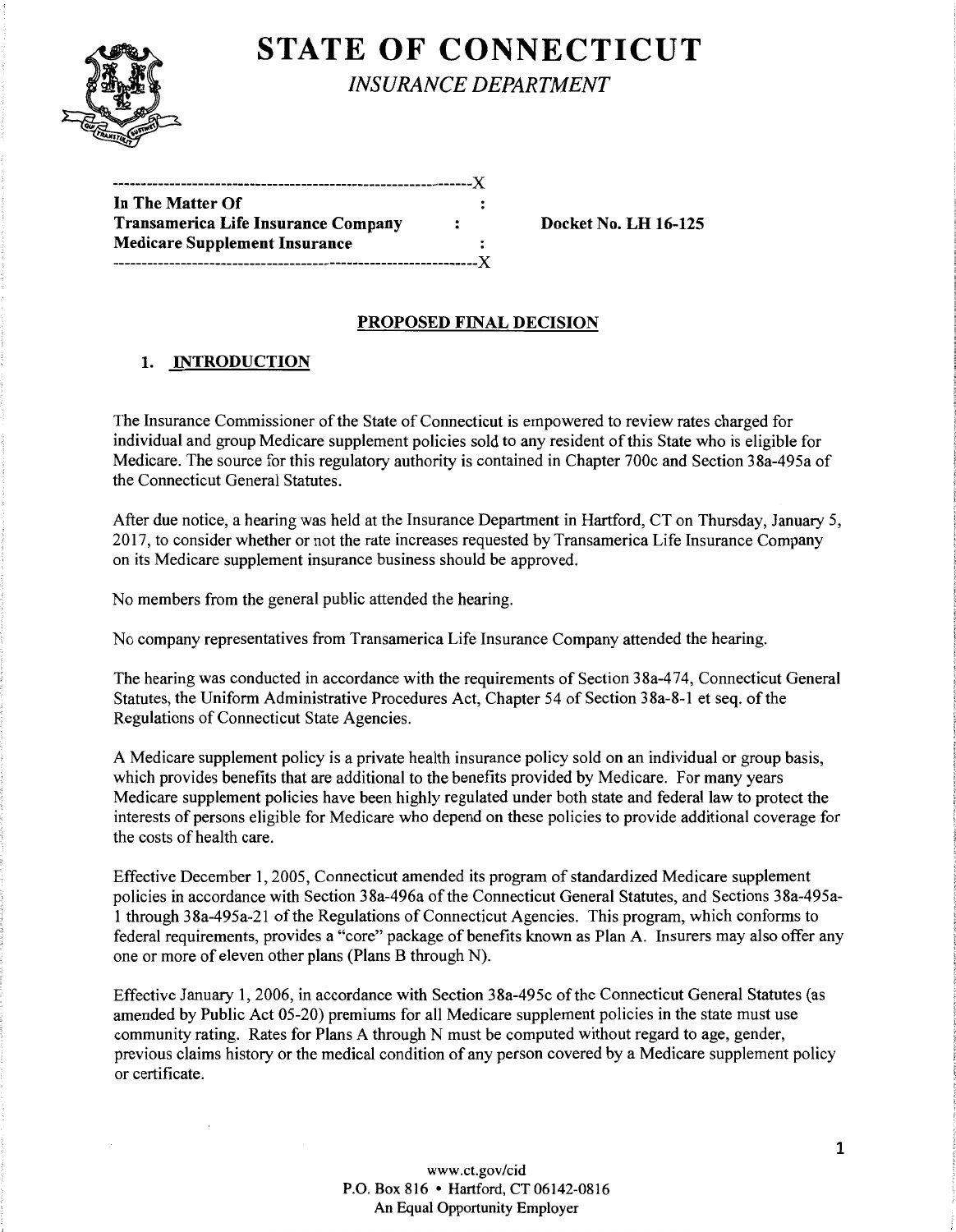The statute provides that coverage under Plans A through N may not be denied on the basis of age, gender, previous claims history or the medical condition of any covered person. Insurers may exclude benefits for losses incurred within six months from the effective date of coverage based on a pre-existing condition.

Effective October 1, 1998, carriers that offer Plan B or Plan C must make these plans as well as Plan A, available to all persons eligible for Medicare by reason of disability.

Insurers must also make the necessary arrangements to receive notice of all claims paid by Medicare for their insureds so that supplement benefits can be computed and paid without requiring insureds to file claim forms for such benefits. This process of direct notice and automatic claims payment is commonly referred to as "piggybacking" or "crossover".

Sections 38a-495 and 38a-522 of the Connecticut General Statutes, and Section 38a-495a-10 of the Regulations of Connecticut Agencies, state that individual and group Medicare supplement policies must have anticipated loss ratios of 65% and 75%, respectively. Under Sections 38a-495-7 and 38a-495a-10 of the Regulations of Connecticut Agencies, filings for rate increases must demonstrate that actual and expected losses in relation to premiums meet these standards, and anticipated loss ratios for the entire future period for which the requested premiums are calculated to provide coverage must be expected to equal or exceed the appropriate loss ratio standard.

Section 38a-473 of the Connecticut General Statutes provides that no insurer may incorporate in its rates for Medicare supplement policies factors for expenses that exceed 150% of the average expense ratio for that insurer's entire written premium for all lines of health insurance for the previous calendar year.

#### II. **FINDING OF FACT**

After reviewing the exhibits entered into the record ofthis proceeding, and utilizing the experience, technical competence and specialized knowledge of the Insurance Department, the undersigned makes the following findings of fact:

1. Transamerica Life Insurance Company has requested the following rate increases on its individual standardized Medicare supplement policy forms MS2013IPT-(A thru F, G and K thru N) CT:

|      | Proposed      |
|------|---------------|
| Plan | Rate Increase |
| A    | 8.5%          |
| В    | 8.5%          |
| C    | 8.5%          |
| D    | 8.5%          |
| F    | 8.5%          |
| G    | 8.5%          |
| K    | 8.5%          |
| L    | 8.5%          |
| M    | 8.5%          |
| N    | 8.5%          |
|      |               |

- 2. As of 6/30/2016 there are 33 in-force policies in Connecticut, while there are 8,547 on a nationwide basis.
- 3. A 9% rate increase was approved for all Plans in September of 2015.